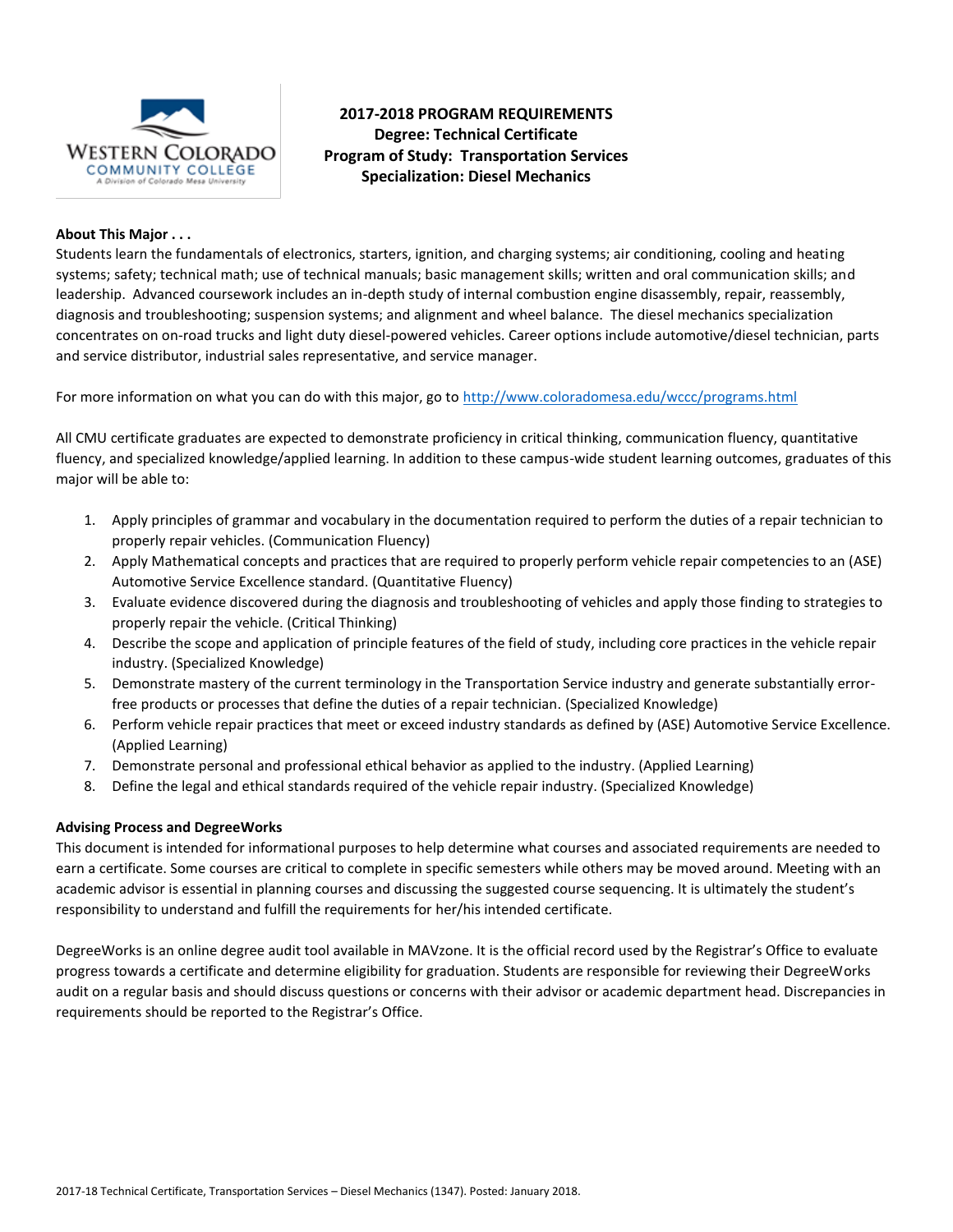## **Graduation Process**

Students must complete the following in the first two months of the semester prior to completing their certificate requirements (for one semester certificates complete in the first week of class):

- Review their DegreeWorks audit and create a plan that outlines how unmet requirements will be met in the final semester.
- Meet with their advisor and modify their plan as needed. The advisor must approve the final plan.
- Submit the "Intent to Graduate" form to the Registrar's Office to officially declare the intended graduation date and commencement ceremony plans.
- Register for all needed courses and complete all requirements for each degree sought.

Submission deadlines and commencement details can be found at [http://www.coloradomesa.edu/registrar/graduation.html.](http://www.coloradomesa.edu/registrar/graduation.html)

If a student's petition for graduation is denied, it will be her/his responsibility to consult the Registrar's Office regarding next steps.

## **INSTITUTIONAL CERTIFICATE REQUIREMENTS**

The following institutional requirements apply to all CMU technical certificates. Specific programs may have different requirements that must be met in addition to institutional requirements.

- Consists of 5-59 semester hours.
- Primarily 100-200 level courses.
- At least fifty percent of the credit hours must be taken at CMU.
- 2.00 cumulative GPA or higher in all CMU coursework.
- A grade lower than "C" will not be counted toward meeting the requirements.
- A course may only be used to fulfill one requirement for each degree/certificate.
- Non-traditional credit, such as advanced placement, credit by examination, credit for prior learning, cooperative education and internships, cannot exceed twenty-five percent of the semester credit hours required for a technical certificate.
- Pre-collegiate courses (usually numbered below 100) cannot be used for graduation.
- Capstone exit assessment/projects (e.g., Major Field Achievement Test) requirements are identified under Program-Specific Certificate Requirements.
- The Catalog Year determines which program sheet and certificate requirements a student must fulfill in order to graduate. Visit with your advisor or academic department to determine which catalog year and program requirements you should follow.
- See "Requirements for Undergraduate Degrees and Certificates" in the catalog for a complete list of graduation requirements.

## **PROGRAM-SPECIFIC CERTIFICATE REQUIREMENTS**

- 32 semester hours for the Technical Certificate in Transportation Services Diesel Mechanics.
- Additional Expenses Students entering the program may be required to purchase or have hand tools and appropriate clothing and safety gear with a total cost of approximately \$2,500.00. This does not include cost of required textbooks. These costs may vary with student need and brand or quality of tools or equipment purchased. All safety glasses must meet the minimum industry safety standard of Z-87 with side shields.